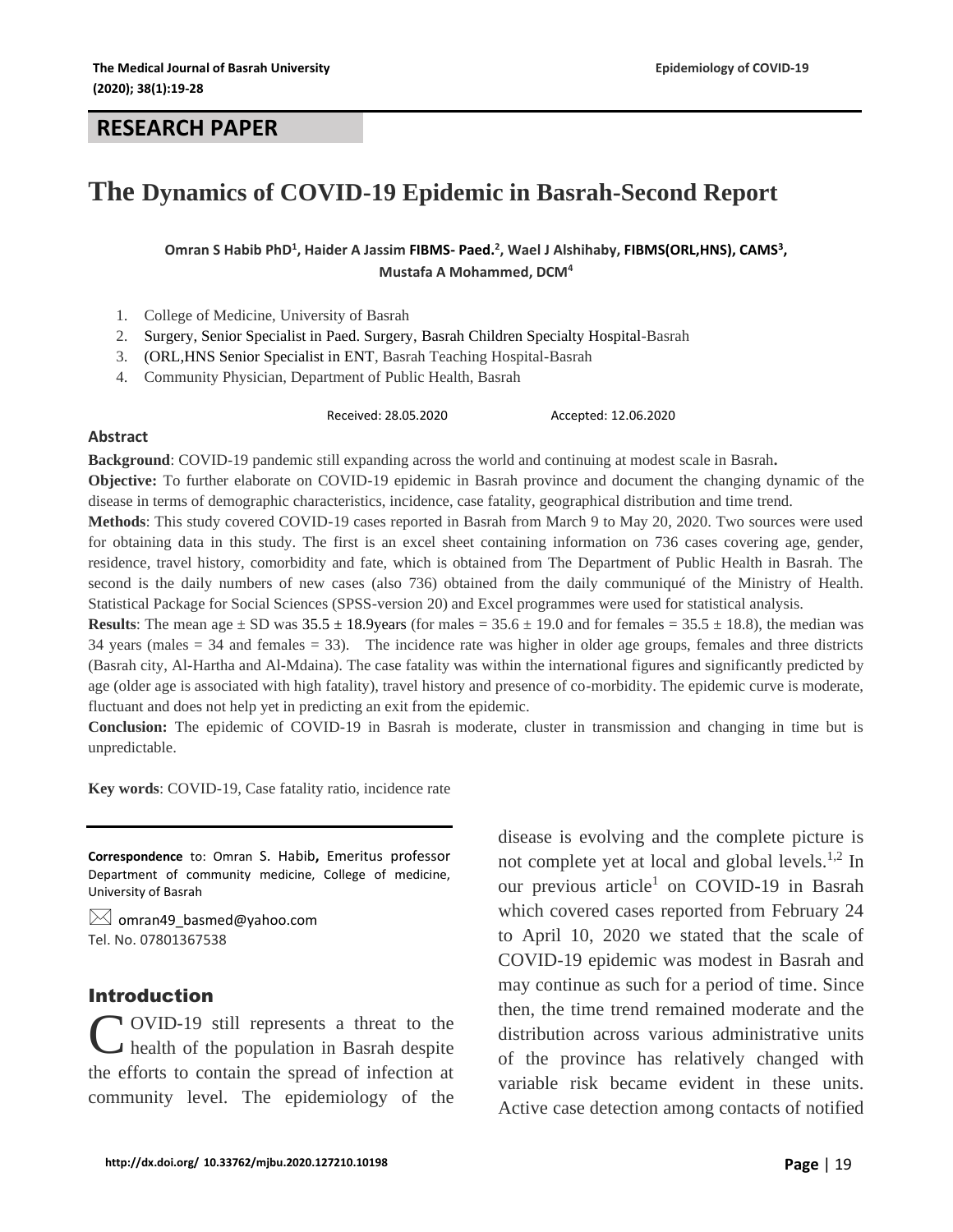cases revealed a number of clusters of undetected cases. In one place (Khura in Hartha district) the number of positive contacts detected was 37. The characteristics of detected cases might have changed as active surveillance revealed a tangible number of asymptomatic contacts. However the overall situation remained under control and no panic has occurred. The health authorities are enforcing every protective measure possible and the preparedness to accommodate increasing numbers who need hospital admission or quarantine is well maintained. However, the measures against the COVID-19 epidemic in the foreseeable future may need extensive reconsideration to encompass not only health aspects but also the consequences of the epidemic on population living and country economics.<sup>3</sup> In order to update the epidemiological situation in Basrah and keep up with further development, we present further details on the characteristics of the affected persons and specific outcomes, eg., incidence rate, case fatality ratios and others, as of May 20, 2020. Also a further add on time trend of the epidemic curve is updated to encompass the period from March 9 to May 20, 2020.

## **Methods**

Cases of COVID -19 are notified in Basrah and Iraq on the basis of single criteria; a case denotes a person with a positive nasal or oral swab Polymerase Chain Reaction Test (PCR). The triggers for the test were clinical features suggestive of the disease, contact with cases and history of an event of travel to other affected countries. The data used in this article are totally obtained from the official records of the epidemiological Unit at the Department of Public Health in Basrah.**<sup>4</sup>** An excel sheet was received covering reported cases in Basrah from March 9 to May 20, 2020. The sheet contained details related to age, gender, date of diagnosis, residence (administrative unit and quarter), type of case (passive or active detection), any travel history, presence of comorbidity (no details were obtained) and fate of patient (cured, died or under treatment). The data were imported into a statistical programme (Statistical Package for Social Science-SPSS-Version 20) for statistical analysis. These data were used for describing demographic characteristics (age, gender, residence) and outcome measures (incidence rate, case-fatality ratio and fate). For the description of the time trend of the epidemic (epidemic curve) the daily numbers covering the period from 9 March to 20 May, 2020two sources were used. A complete inventory which was made by the authors since the start of the epidemic. This inventory contained the daily reported cases and was based on the data available with Department of Public Health in Basrah and the daily report of the Ministry of Health. Verification and consolidation of reported cases were made by consulting the weekly situation reports issued by the Ministry of health<sup>5-8</sup> and a number of international data generating websites. 9-11 The latter were used as indirect validation of reported data. Information on population of Basrah province and the nine sub-districts b (sectors) was based on estimates made by the Ministry of Planning and available at the Department of Public Health in Basrah. 12 For the purpose of this article the following definitions were used. $9$ 

**Closed case:** A case that has an outcome (Cured or died)

**Incidence rate:** The number of reported cases per 1000000 populations up to the designated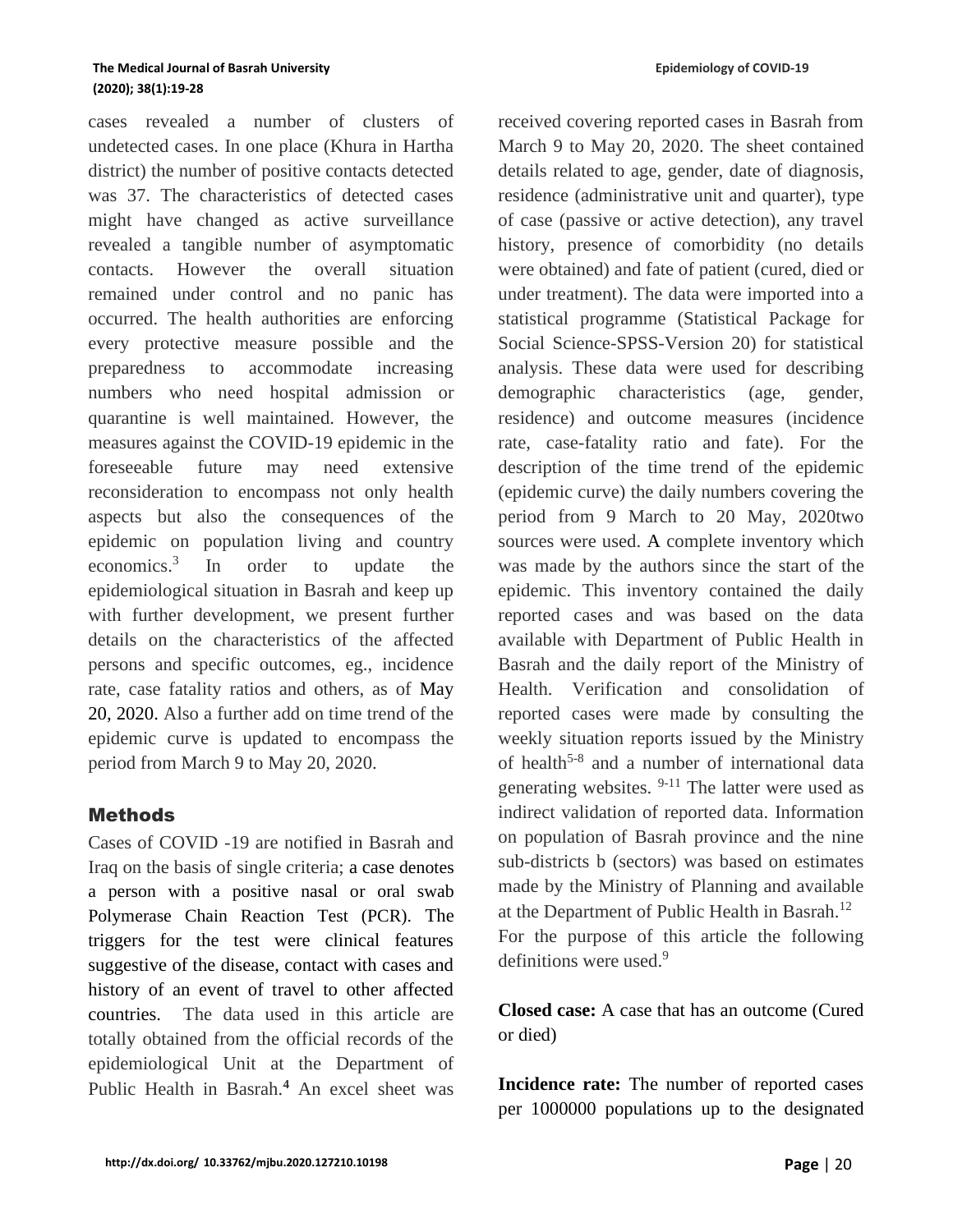#### date.

**Case fatality ratio for all cases**: Number of deaths among COVID-19 reported cases up to the designated date divided by all reported cases over the same period (as percentage).

**Case fatality ratio for closed cases**. The number of deaths among COVID-19 cases reported up to the designated date divided by summation of deaths and recoveries over the same time period (as percentage).

**Basrah province**: refers to the official area and population as defined by legal system in Iraq.

The data were transferred from an excel sheet into the Statistical Package for Social Science-Version 20 for the purpose of tabulation and statistical analysis Chi-squared (Or Fisher Exact Test) were used to explore associations in case of qualitative data. Excel functions were used to

prepare the required figures. Means were calculated by suitable function of the SPSS.

# **Results**

The article presents data on 736 cases of COVID-19 infection reported in Basrah province over the period from March 9 to May 20 2020.

### **Age and gender**

(Table-1) shows the distribution of COVID-19 cases according to age and gender. The mean age  $\pm$  SD was 35.5  $\pm$  18.9 years (for males =  $35.6 \pm 19.0$  and for females =  $35.5 \pm 18.8$ ), the median was 34 years (males  $=$  34 and females  $=$ 33). The two gender groups exhibited similar age pattern and overall age distribution was not statistically different between genders  $(P =$ 0.521).

| Age                    | <b>Male</b>   |               | <b>Female</b>   |               | <b>Total</b>    |               | ${\bf P}$ |
|------------------------|---------------|---------------|-----------------|---------------|-----------------|---------------|-----------|
|                        | No.           | $\frac{0}{0}$ | No.             | $\frac{0}{0}$ | No.             | $\frac{0}{0}$ |           |
| $<$ 10                 | 28            | 8.9           | 29              | 6.9           | 57              | 7.7           |           |
| $10-19$                | 39            | 12.3          | 72              | 17.1          | 111             | 15.1          |           |
| $20-29$                | 63            | 19.9          | 73              | 17.4          | 136             | 18.5          |           |
| $30-39$                | 49            | 15.5          | 71              | 16.9          | 120             | 16.3          |           |
| 40-49                  | 55            | 17.4          | 65              | 15.5          | 120             | 16.3          |           |
| 50-59                  | 50            | 15.8          | 59              | 14.0          | 109             | 14.8          | 0.521     |
| 60-69                  | 14            | 4.4           | 25              | 6.0           | 39              | 5.3           |           |
| 70 and above           | 18            | 5.7           | 28              | 6.2           | 44              | 6.0           |           |
| Total                  | 316           | 100.0         | 420             | 100.0         | 736             | 100.0         |           |
| Mean $\pm$ SD (Median) | $35.6 + 19.0$ |               | $35.5 \pm 18.8$ |               | $35.5 \pm 18.9$ |               |           |
|                        | 34)           |               | (33)            |               | (34)            |               |           |

**Table 1.** Distribution of COVID-19 cases by age and gender: Basrah province, March 9 to May20, 2020 Basrah province

#### **Residence, travel history and co-morbidity**

Table 2 shows that during the period from March 9 to May 20, 2020, most of the COVID-19 cases were reported from Basrah city (44.4%), Hartha district (25.8 % and Mdaina district (11.7%). Only 8 (1.1%) reported travel history outside Basrah province. Of the total cases, 96 (13.0%) had co-morbidity and as on May 20, 2020, 270 (36.7%) were cured, 18 (2.4) died and the remaining 446 (60.9%) were under treatment or quarantine.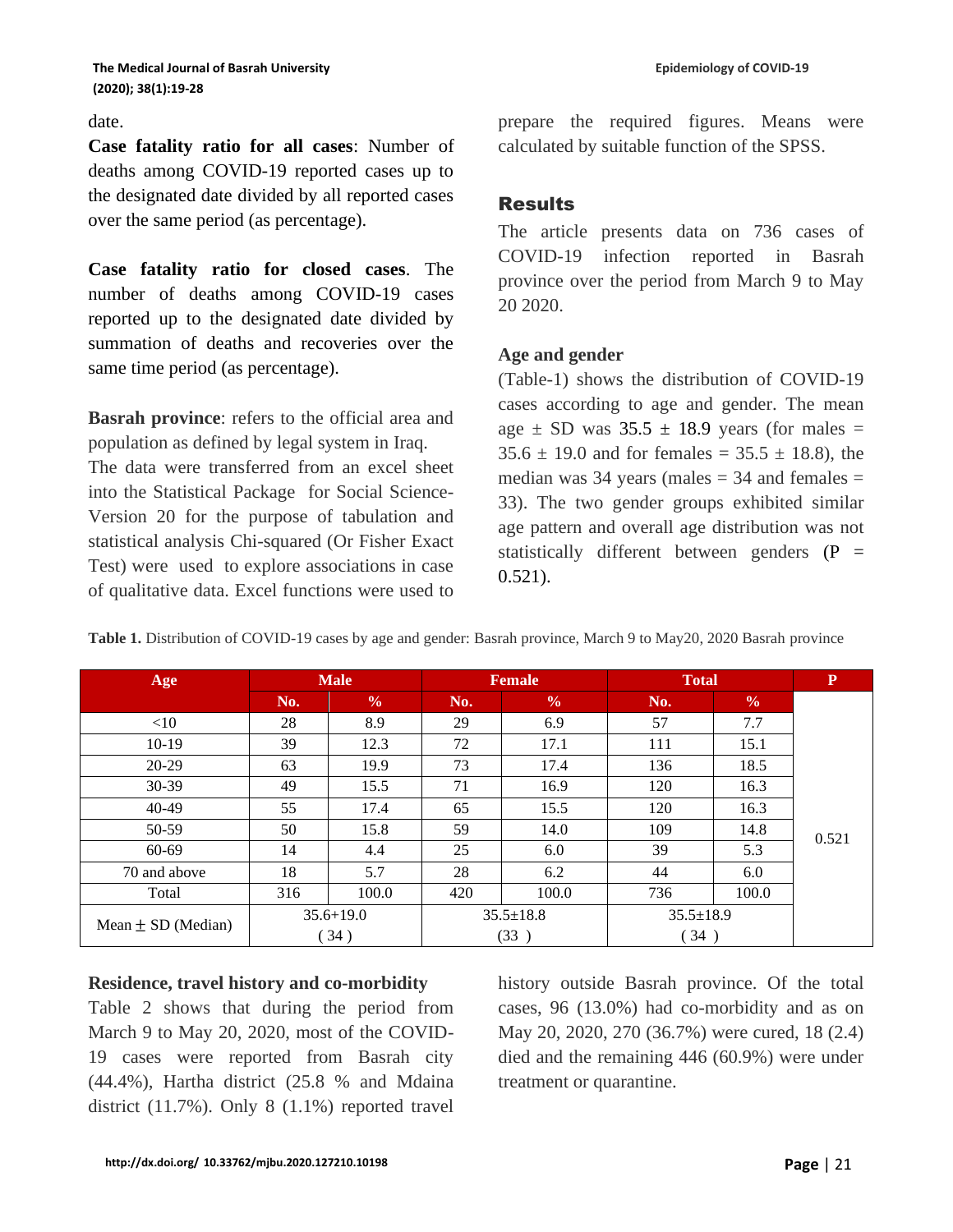**Table 2.** Distribution of COVID-19 cases according to residence, travel history, co-morbidity and fate: Basrah province: March 9 to May 20, 2020

| <b>Residence</b>      | No. | $\frac{0}{0}$ |
|-----------------------|-----|---------------|
| <b>Basrah City</b>    | 327 | 44.4          |
| Hartha                | 190 | 25.8          |
| Qurnah                | 22  | 3.0           |
| Mdainah               | 86  | 11.7          |
| Zubair                | 19  | 2.6           |
| Abul-Khasib           | 60  | 8.2           |
| Shat Al-Arab          | 32  | 4.3           |
| <b>Travel history</b> |     |               |
| Present               | 8   | 1.1           |
| Absent                | 728 | 98.9          |
| Co-morbidity          |     |               |
| Present               | 96  | 13.0          |
| Absent                | 638 | 87.0          |
| Fate                  |     |               |
| Cured                 | 270 | 36.7          |
| Died                  | 18  | 2.4           |
| Under treatment       | 446 | 60.9          |
| <b>Total</b>          | 736 | 100.0         |

## **Incidence rates**

The extent of risk expressed as incidence rate per million populations according to age, gender and residence is shown in Table 3. With respect to age, the incidence rates increase steadily with advancing age reaching a peak (951.4 per million) at the age of 70 years and above. The incidence rate for females was higher (285.4per million) than for males (208.8 per million). Regarding residence (district), Hartha, Mdaina and Basrah city had the highest incidence rates in that order as compared to other districts. The Overall incidence rate for Basrah province as of May 20, 2020 is 246.6 per million.

|  |                          |  | <b>Table 3.</b> Incidence rates of COVID-19 infection     |  |
|--|--------------------------|--|-----------------------------------------------------------|--|
|  |                          |  | according to age, gender, and residence: Basrah province, |  |
|  | March 9 to May 20, 2020. |  |                                                           |  |

| <b>Variable</b>        | <b>Population</b> | <b>Cases</b> | IR/1000,000 |
|------------------------|-------------------|--------------|-------------|
| Age                    |                   |              |             |
| $<$ 10                 | 865,796           | 57           | 65.8        |
| 10-19                  | 671,767           | 111          | 165.2       |
| 20-29                  | 496,870           | 136          | 273.7       |
| 30-39                  | 395,376           | 120          | 303.5       |
| 40-49                  | 277,739           | 120          | 432.1       |
| 50-59                  | 142,072           | 109          | 767.2       |
| 60-69                  | 92,538            | 39           | 421.5       |
| 70 and above           | 46,248            | 44           | 951.4       |
| Gender                 |                   |              |             |
| Male                   | 1,513,434         | 316          | 208.8       |
| Female                 | 1,471,641         | 420          | 285.4       |
| <b>Sector/District</b> |                   |              |             |
| Basrah city            | 1,047,760         | 327          | 304.0       |
| Hartha                 | 405,495           | 190          | 468.6       |
| Quranah                | 176,119           | 22           | 124.9       |
| Mdainah                | 264179            | 86           | 325.5       |
| Zubair                 | 594030            | 19           | 32.0        |
| Abul-Khasib            | 320895            | 60           | 187.0       |
| Shatt-Al-Arab          | 176,119           | 32           | 181.7       |
| <b>Total</b>           | 2985075           | 736          | 246.6       |

# **Fatality**

The case fatality ratio for all cases was very variable across age, gender, residence and comorbidity groups as shown in Table 4. No death was reported in persons aged less than 30 years and the highest case fatality ratio was in persons aged 70 years and above (20.5 %). Gender-wise the case fatality was higher in male cases but the difference was statistically not significant ( $P =$ 0.145). Regarding the district of residence deaths were reported for cases in Basrah city, Abul-Khasib and Shatt Al-Arab districts. No deaths were reported in cases from other districts. The highest case fatality ratio was in Shatt Al-Arab district (9.4%). Presence of comorbidity carried a significant impact on the risk of death with case fatality ratio being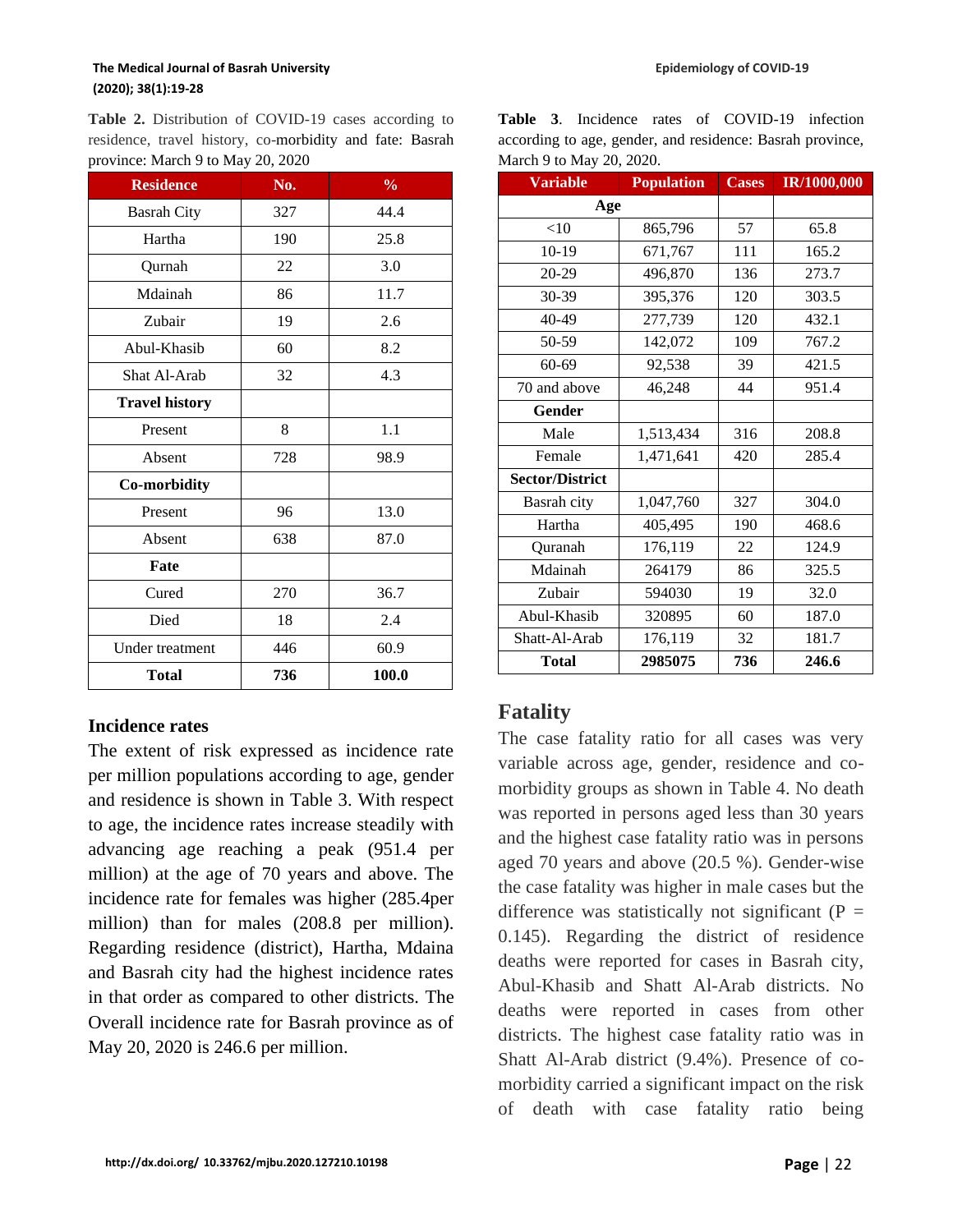significantly higher (13.5%) among cases with co-morbidity as compared to cases with no comorbidity (0.8%) The overall case fatality ratio was 2.4% for all cases and 6.3% for closed cases (cases with outcome).

**Table 4.** Fate of COVID-19 cases according to age, gender, residence and co-morbidity: Basrah province, March 9 to May20, 2020.

| <b>Variable</b>    | <b>Alive</b><br>(No.) | <b>Died</b><br>(No.) | <b>Case</b><br>fatality<br>ratio for | ${\bf P}$<br><b>Value</b> |  |
|--------------------|-----------------------|----------------------|--------------------------------------|---------------------------|--|
|                    |                       |                      | all cases                            |                           |  |
| Age                |                       |                      |                                      |                           |  |
| < 10               | 57                    | $\overline{0}$       | 0.0                                  |                           |  |
| $10-19$            | 111                   | $\overline{0}$       | 0.0                                  |                           |  |
| 20-29              | 136                   | $\overline{0}$       | 0.0                                  |                           |  |
| 30-39              | 119                   | $\mathbf{1}$         | 0.8                                  | < 0.001                   |  |
| 40-49              | 119                   | $\mathbf{1}$         | 0.8                                  |                           |  |
| 50-59              | 103                   | 6                    | 5.5                                  |                           |  |
| $60 - 69$          | 38                    | $\mathbf{1}$         | 2.6                                  |                           |  |
| 70 and             | 35                    | 9                    | 20.5                                 |                           |  |
| above              |                       |                      |                                      |                           |  |
| <b>Gender</b>      |                       |                      |                                      |                           |  |
| Male               | 307                   | 9                    | 2.8                                  | 0.145                     |  |
| Female             | 411<br>9              |                      | 2.1                                  |                           |  |
| <b>Residence</b>   |                       |                      |                                      |                           |  |
| <b>Basrah</b> city | 313                   | 14                   | 4.3                                  |                           |  |
| Hartha             | 190                   | $\boldsymbol{0}$     | 0.0                                  |                           |  |
| Qurnah             | 22                    | $\overline{0}$       | 0.0                                  |                           |  |
| Mdaina             | 86                    | $\overline{0}$       | 0.0                                  |                           |  |
| Zubair             | 19                    | $\boldsymbol{0}$     | 0.0                                  | 0.017                     |  |
| Abul-              | 59                    | $\mathbf{1}$         | 1.7                                  |                           |  |
| Khasib             |                       |                      |                                      |                           |  |
| Shatt Al-          | 29                    | 3                    | 9.4                                  |                           |  |
| Arab               |                       |                      |                                      |                           |  |
| $Co-$              |                       |                      |                                      |                           |  |
| morbidity          |                       |                      |                                      |                           |  |
| Present            |                       | 13.5<br>83<br>13     |                                      | < 0.001                   |  |
| Absent             | 635                   | 5                    | 0.8                                  |                           |  |
| <b>Total</b>       | 718                   | 18                   | 2.4                                  |                           |  |

## **Factors predicting fatality**

A logistic regression analysis was done to identify the independent significant predictors of case fatality. The dependent variable was

dichotomous whether a person was dead or alive as to May 20. The independent variables were age (continuous), presence of co-morbidity (dichotomous) and district of residence (dichotomous as Basrah city versus others) and travel history (dichotomous). The results are shown in (Table-5). Older age, presence of travel history and co-morbidity predicted high fatality. These three variables are independent significant predictors of case fatality associated with COVID-19 infection in Basrah province. Residencewas not significant predictors of fatal outcome.

**Table 5.** Logistic regression analysis to predict fatality among COVID-19 cases in Basrah province.

| <b>Variable</b>       | в     | <b>OR</b> | 95% CI for OR | <b>P</b> Value |       |
|-----------------------|-------|-----------|---------------|----------------|-------|
|                       |       |           | Lower         | <b>Upper</b>   |       |
| Age (younger)         |       |           |               |                |       |
| Present of            | 0.073 | 0.929     | 0.901         | 0.959          | 0.000 |
| <b>Travel history</b> | 2.233 | 9.329     | 2.202         | 39.523         | 0.002 |
| Presence of           | 1.257 | 3.516.    | 1.265         | 9.779          | 0.016 |
| Co-morbidity          |       |           |               |                |       |
| Residence             | 0.734 | 2.083     | 0.673         | 6.442          | 0.203 |

# **Dynamics of the epidemic curve**

The time trend of reported daily cases is illustrated as an epidemic curve in Figure 1. Characteristic features can be identified. First, fluctuation of reported cases over time with many peaks and dips in the curve. Second, apart from few days when the numbers are relatively large (e.g., March 27 and April 28 and 29), otherwise the curve is an expression of low scale epidemic throughout the almost nine weeks since the onset of the epidemic in Basrah. The epidemic started as few sporadic cases during the first two weeks then it changed to daily cases throughout the following seven weeks. The epidemic curve for cumulative cases (Figure-2) shows a steady ladder pattern increase in the cumulative cases. The ascending curve is not very sharp but it does not flattened yet.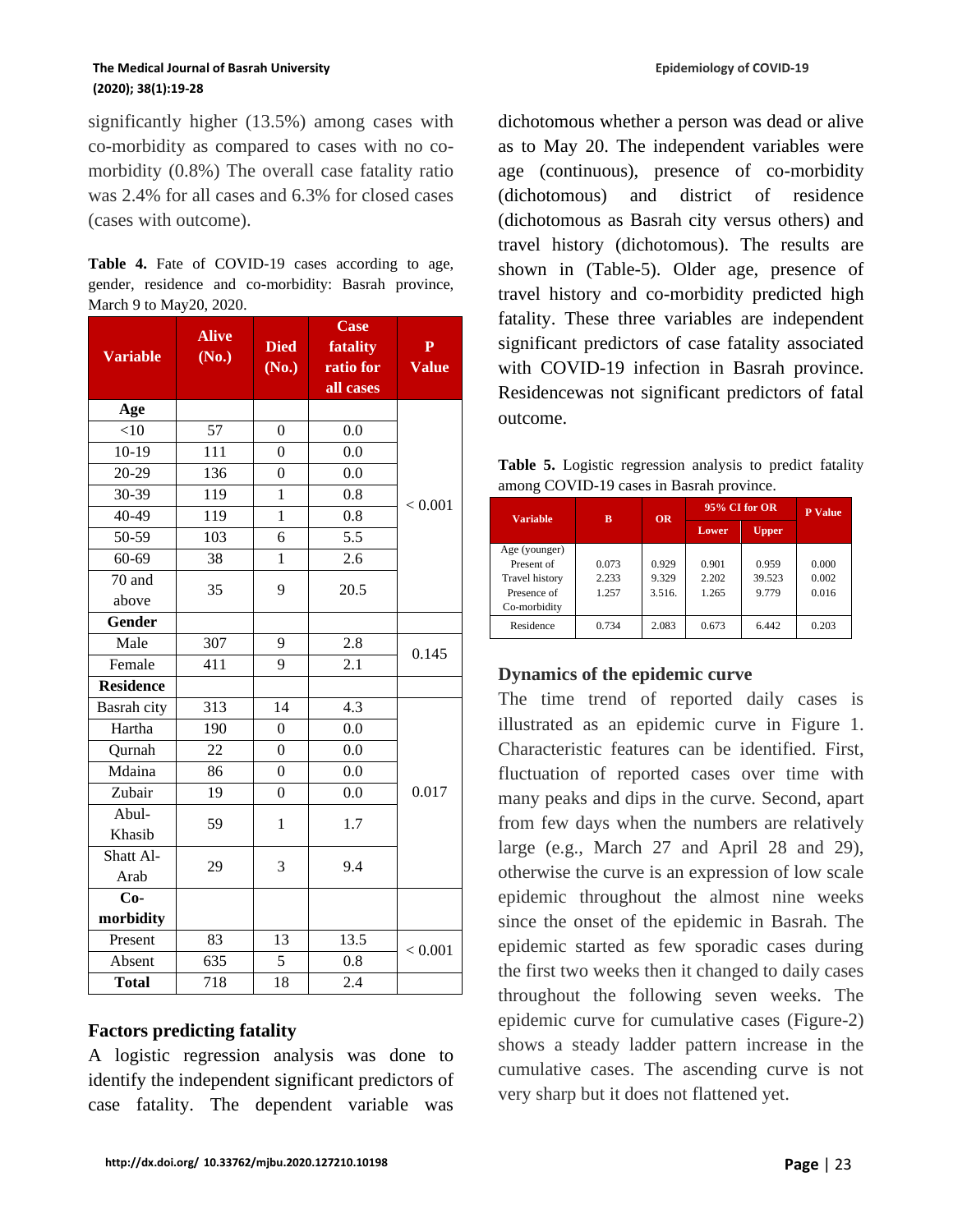

**Fig 1.** Daily reported cases of COVID-19 infection in Basrah province over the period from March 9 to May 20, 2020.



**Fig 2.** Cumulative cases of COVID-19 infection in Basrah province over the period from March 9 to May 20, 2020.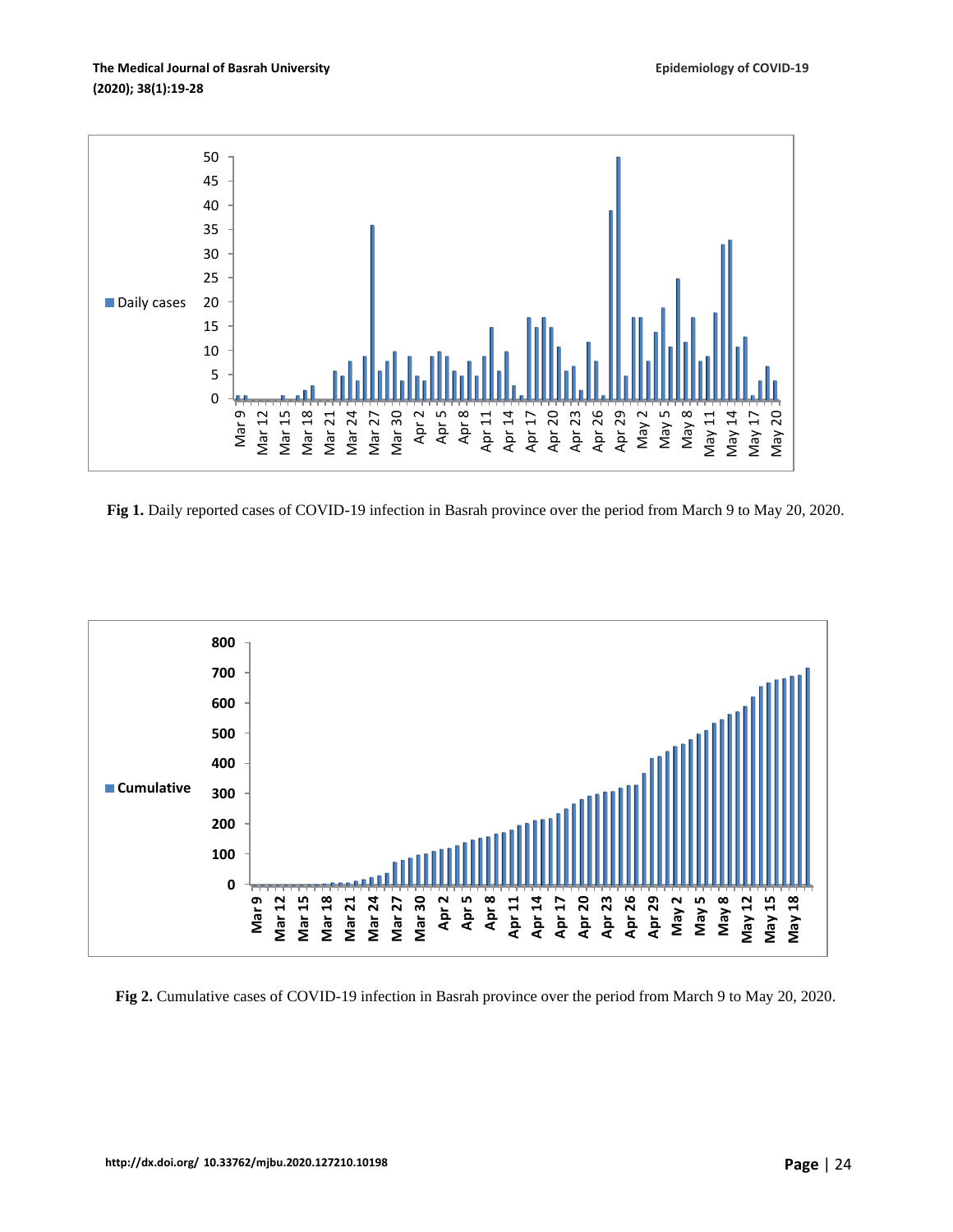### **Discussion**

The present article complements and builds on our previous publication on COVID-19 in Basrah.<sup>1</sup> It is important to state here that as the epidemic is still continuing, it is difficult to provide a complete picture of its features and outcome. However, adding more cases and including longer period of time had uncovered new insights about the dynamics of the epidemic in terms of demographic characteristics, geographical distribution and outcome indicators. In general the epidemic in Basrah is still moderate in intensity with characteristic fluctuations in daily reported cases. These fluctuations reflect the practice of active case detection among contacts of reported cases and the nature of cluster transmission of infection. The curve of cumulative cases is showing ascending trend but it is neither exponential nor leveled yet. The demographics of the cases in Basrah revealed two features; the mean and median ages are much lower than the corresponding figures reported in other studies outside Iraq as for example the studies in Singapore,<sup>13</sup> China  $14$ ,  $15$  and a higher proportion of children aged less than ten years (7.7% in Basrah compared to  $0.9\%$  in China<sup>14</sup>). The higher proportion of children among cases in Basrah is partly due to the fact that children represent about 40% of the general population,  $16$ but also suggests that children are susceptible to COVID-19 infection.<sup>2</sup> The case fatality ratio for all cases was 2.4% and it seems within the range at the global situation.<sup>17-19</sup> A fatal outcome was likely if the patient was of old age, with comorbidity and had travel history prior to the onset of the disease. This result was consistent in both univariate analysis and logistic regression. It is consistent with research from other parts of the world.17,20 The relative delay in leveling and descending of the epidemic curve with time could be attributed to the misconception of the public about social distancing and the limited resources available for active case detection.<sup>21</sup> Despite that, the exit from the COVID-19 epidemic is feasible given the low scale of apparent cases, the cluster nature of transmission and the informing situation in the country and at global level.

#### Conclusion

Despite the passage of almost nine weeks since the onset of COVID-19 infection in Basrah, the epidemic curve showed fluctuation with multiple peaks and no clear evidence that an exit is predictable in the coming foreseeable future. The inadequate coverage by testing and the misconception of people about social distancing are likely to keep the epidemic going on for some time in the foreseeable future. However, it is unlikely that the epidemic will escalate in exponential pattern provided that reasonable level of preventive measures is maintained.

#### References

- 1. Habib OS, Alkanan AK, Abed AH, Mohammed NQ. Epidemiological Features of COVID-19 Epidemic in Basrah Province-Southern Iraq-First Report. The Medical Journal of Basrah University 2020;3 9(1): 6-17
- 2. Dong Y, Mo X, Hu Y, Qi X, Jiang F,Jiang Z, Tong S. Epidemiology of COVID-19 among children in China. Pediatrics April 2020, e20200702; DOI: [https://doi.org/10.1542/peds.2020-0702.](https://doi.org/10.1542/peds.2020-0702)

3. Rawaf S,Yamamoto HQ, Rawaf D. Unlocking towns and cities:COVID-19 exit strategy. East Mediterr Health J. 2020xx(x): xxx-xxx.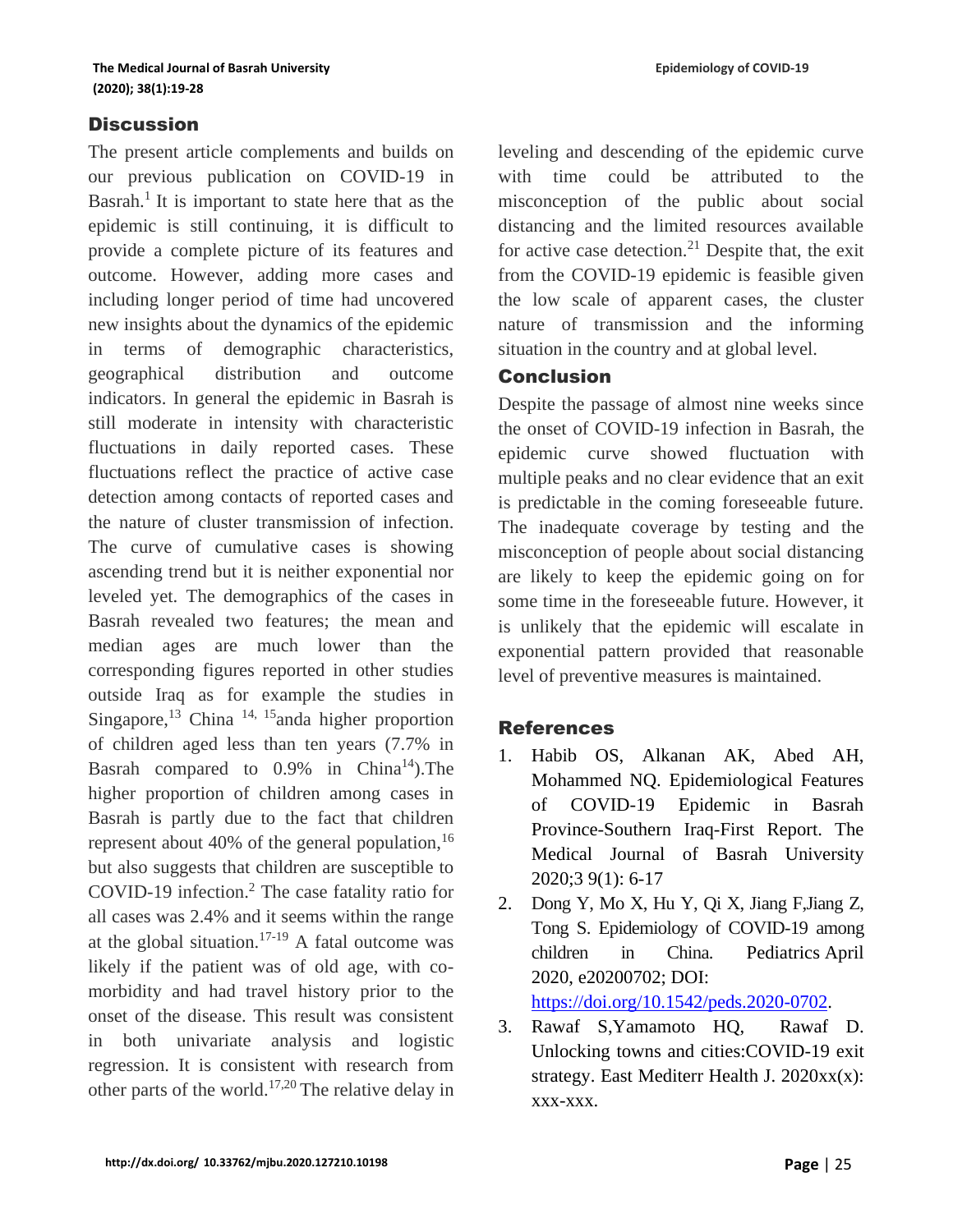<http://doi.org/10.26719/emhj.20.028>

- 4. Department of Public Health, Epidemiological Units Unpublished data on daily new cases of COVID-19 Infection in Basrah. Authorized personal access.
- 5. Al-Hilfi RA, Majeed YY, Ali SS, Shanan B, Banoosh AK, Muften AB.COVID-19 Situation Report Nos. 2. Ministry of Health. Directorate General of Public Health, Field Epidemiology Training Programe. Baghdad, April 13, 2020
- 6. Al-Hilfi RA, Majeed YY, Ali SS, Shanan B, Banoosh AK, Muften AB.COVID-19 Situation Report Nos. 3. Ministry of Health. Directorate General of Public Health, Field Epidemiology Training Programe. Baghdad, April 20, 2020.
- 7. Al-Hilfi RA, Majeed YY, Ali SS, Shanan B, Banoosh AK, Muften AB.COVID-19 Situation Report Nos. 4. Ministry of Health. Directorate General of Public Health, Field Epidemiology Training Programe. Baghdad, April 27, 2020.
- 8. Al-Hilfi RA, Majeed YY, Ali SS, Shanan B, Banoosh AK, Muften AB.COVID-19 Situation Report Nos. 5. Ministry of Health. Directorate General of Public Health, Field Epidemiology Training Programe. Baghdad, May 18, 2020.
- 9. www.worldometers.info/coronavirus/ Accessed daily from March 20 to April 30, 2020.
- 10. https://www.sehhty.com/ Accessed: Daily from March 24 to April 30, 2020.
- 11. WHO. [WHO Coronavirus Disease](https://covid19.who.int/)  [\(COVID-19\) Dashboard.](https://covid19.who.int/) Available from: <https://covid19.who.int/>Last accessed May 10, 2020.
- 12. Ministry of Planning, The Central Statistical, Baghdad, Iraq. An official circular on the population of Iraqi

provinces. Available from the Department of Public Health, accessed on April 1, 2020.

- 13. Young BE, Ong SWX, Kalimuddin S, Low JG, Tan SY, Loh J, et al. Epidemiologic Features and Clinical Course of Patients Infected With SARS-CoV-2 in Singapore. JAMA. 2020 Mar 3;e203204. doi: 10.1001/jama.2020.3204. Online ahead of print.
- 14. Guan W, Ni Z, Hu Y, Liang W, Ou C, He J et al. Clinical Characteristics of Coronavirus Disease 2019 in China. [N Engl](https://www.ncbi.nlm.nih.gov/pubmed/32109013)  [J Med.](https://www.ncbi.nlm.nih.gov/pubmed/32109013) 2020 Feb 28. doi: 10.1056/NEJMoa2002032. [Epub ahead of print]
- 15. Wu Z, McGoogan JM. Characteristics of and important lessons from the coronavirus disease 2019 (COVID-19) outbreak in China: summary of a report of 72 314 cases from the Chinese Center for Disease Control and Prevention. JAMA. Published online February 24, 2020. doi[:10.1001/jama.2020.2648](http://jamanetwork.com/article.aspx?doi=10.1001/jama.2020.2648)
- 16. Al-Mayah AM, Muhsin HS, Habib OS. Demographic and health characteristics of two populations in Basrah. THiQar Medical Journal 2018; 18 (2):
- 17. Onder G, Rezza G, Brusaferro S. Case-Fatality Rate and Characteristics of Patients Dying in Relation to COVID-19 in Italy. JAMA. Published online March 23, 2020. doi:10.1001/jama.2020.4683 Accessed May 9, 2020
- 18. Coronavirus disease 2019 (COVID-19): situation report-57. Published March 17, 2020. Available from. [https://www.who.int/docs/default](https://www.who.int/docs/default-source/coronaviruse/situation-reports/20200317-sitrep-57-covid-19.pdf?sfvrsn=a26922f2_2)[source/coronaviruse/situation](https://www.who.int/docs/default-source/coronaviruse/situation-reports/20200317-sitrep-57-covid-19.pdf?sfvrsn=a26922f2_2)[reports/20200317-sitrep-57-covid-](https://www.who.int/docs/default-source/coronaviruse/situation-reports/20200317-sitrep-57-covid-19.pdf?sfvrsn=a26922f2_2)[19.pdf?sfvrsn=a26922f2\\_2A](https://www.who.int/docs/default-source/coronaviruse/situation-reports/20200317-sitrep-57-covid-19.pdf?sfvrsn=a26922f2_2)ccessed May 9, 2020.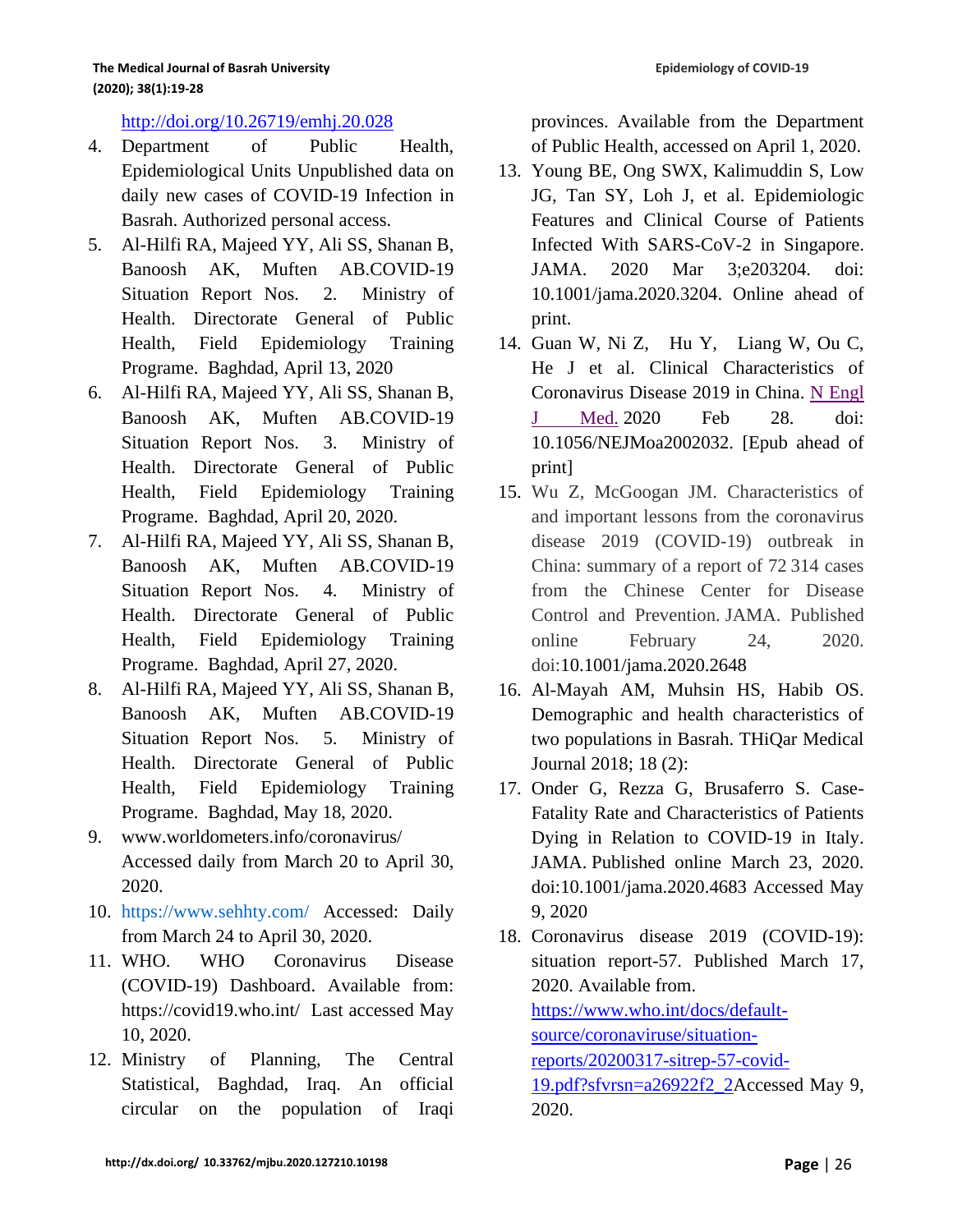#### **The Medical Journal of Basrah University (2020); 38(1):19-28**

- 19. Coronavirus disease2019 (COVID-19: Situation report 109. Published May 8 2020. Available from: https://www.who.int / docs/ default-source / coronaviruse / situation-reports /20200508covid-19-sitrep-109.pdf?s fvrsn=68f2c632\_6 Accessed May 9, 2020
- 20. Mizumoto K ,Chowell G. Estimating the risk of 2019 novel coronavirus death during the course of the outbreak in China,

2020.*medRxiv.* 2020; (published online Feb 23.) (preprint)[.DOI:10.1101/2020.02.19.20](http://dx.doi.org/10.1101/2020.02.19.20025163) [025163](http://dx.doi.org/10.1101/2020.02.19.20025163)

21. Hellewell J, Abbott S,Gimma A et al. Feasibility of controlling COVID-19 outbreaks by isolation of cases and contacts. *Lancet Glob Health.* 2020; 8: e488-e496 Accessed on May 22, 2020